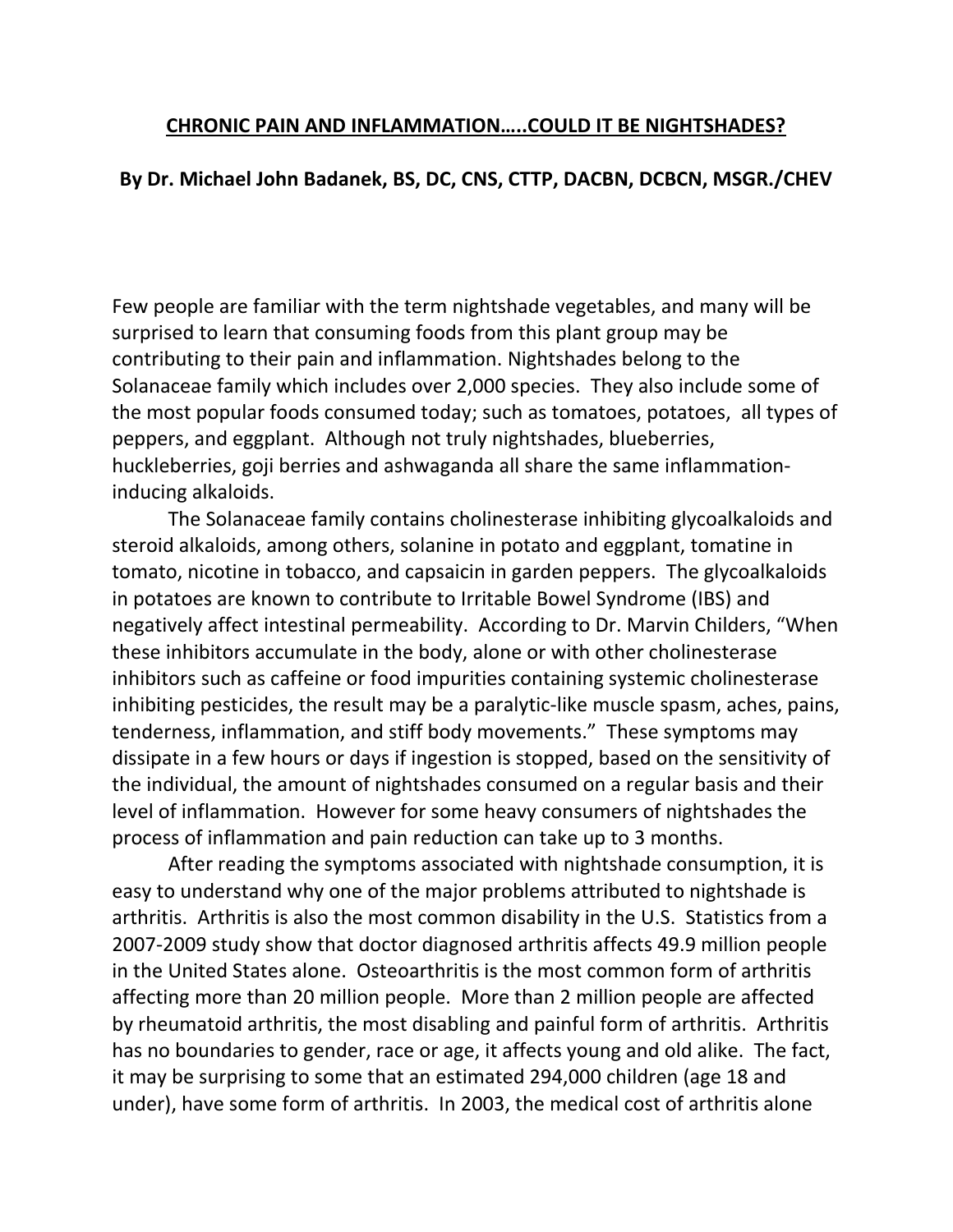was approximately 128 billion annually. Since 1994, disability-related costs for medical care and lost productivity have exceeded an estimated \$300 billion annually in the United States which this includes arthritis and other rheumatoid related illness. Add to these numbers the report released in 2011 by the Institute of Medicine of the National Academies, where an estimated 116 million adults live with chronic pain, which costs the United States \$635 billion annually in health care and lost productivity. So the question is how much of these problems are nightshade related? That is the question some researchers are asking, as they believe that arthritis is often misdiagnosed in people who may in fact be experiencing severe side effects of nightshade consumption.

Many who suffer with arthritis or an arthritis related disease such as lupus, rheumatism and other musculoskeletal pain disorders, have found that consuming foods from the nightshade family is in fact adversely affecting their health. Norman F. Childers, PHD, founder of the Arthritis Nightshades Research Foundation stated: Diet appears to be a factor in the etiology of arthritis based on surveys of over 1400 volunteers during a 20 year period. Plants in the drug family, Solanaceae (nightshades) are an important causative factor in arthritis in sensitive people.

### **THREE MONTH CHALLENGE**

If you want to know if nightshades negatively affect you, take the three month challenge. Avoid all nightshades for three months. (It's called a challenge for a reason). Be careful to note the nightshade list, and become a label reader as some homeopathics, prescriptions, over the counter medications as well as numerous processed foods contain nightshades. Prescriptions and over the counter medicines may require a discussion with your pharmacists or a phone call to the manufacturer of your over the counter medicines to determine ingredients. After three months, begin to reintroduce one nightshade at a time. Take note of any aches, pains, stiffness, and loss of energy, headaches, respiratory problems or any other symptoms. You may find as many others have, that the quality of your daily health will dramatically improve after eliminating nightshades from your diet.

#### **THE NIGHTSHADE LIST**

Tomatoes (all varieties, including tomatillos) Potatoes (all varieties, NOT sweet potatoes or yams) Eggplant (Aubergine)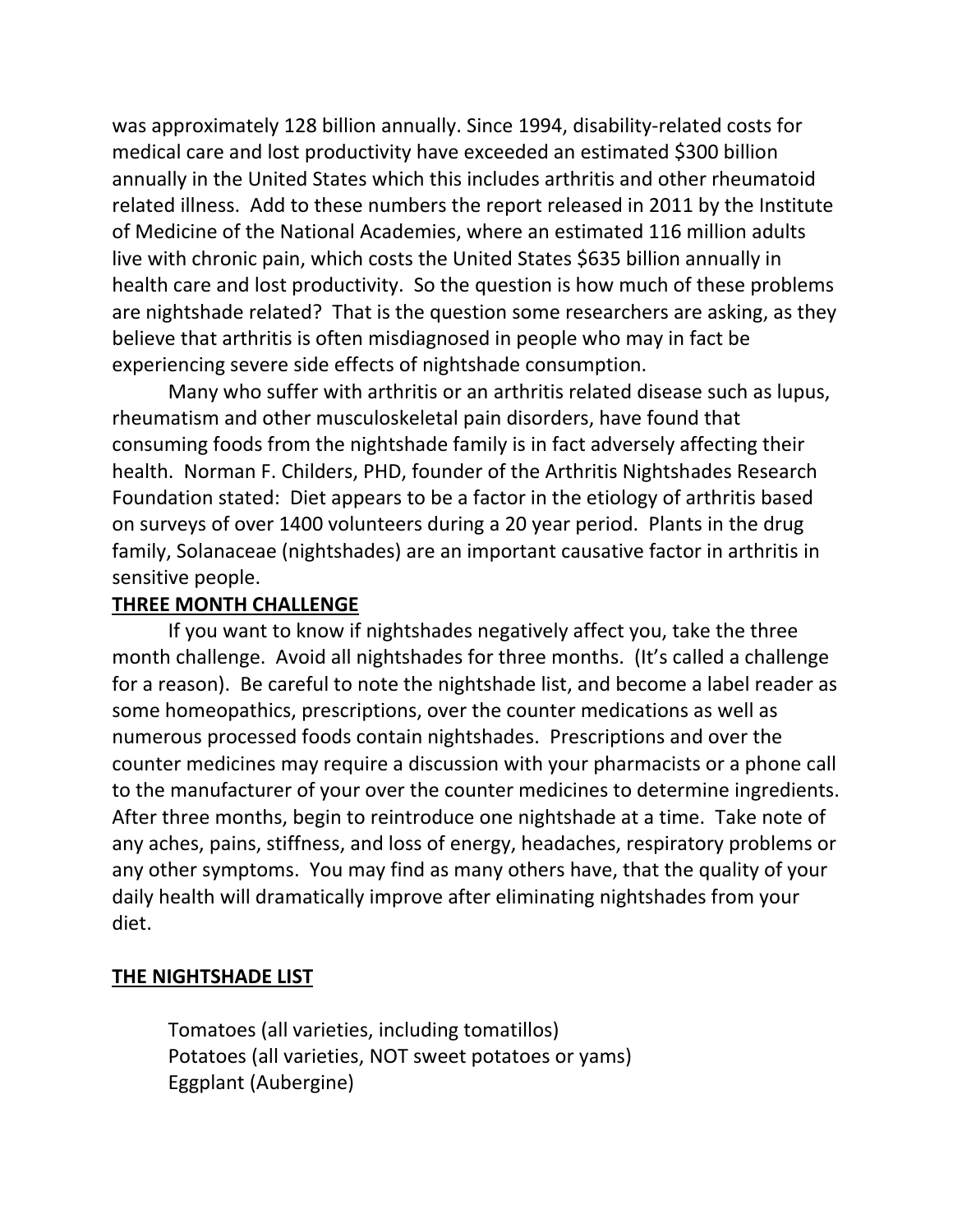Okra

Peppers (all varieties such as bell pepper, wax pepper, green and red peppers, chili peppers, cayenne, paprika, etc.) Goji berries Tomarillos (a plum-like fruit from Peru) Sorrel Garden Huckleberry Blueberries (contain the alkaloids that induce inflammation Gooseberries Ground Cherries Pepino Melon The Homeopathic "Belladonna" (note: this is highly precautionary as homeopathics contain virtually no measureable "active" chemical Tobacco Paprika Cayenne Pepper Soy sause made in the U. S. is generally made with GMO (genetically modified) soy beans, which are cut with the nightshade plant Petunia.

The condiments black/white pepper and peppercorns are not nightshades.

# **OTHER INGREDIENTS AND PRODUCTS TO AVOID**

Homeopathic remedies containing Belladonna (note: this is highly precautionary as homeopathics contains virtually no measureable "active" chemical) Prescription and over-the-counter medications containing potato starch as a filler (especially prevalent in sleeping and muscle relaxing medications) Edible flowers: petunia, chalice, vine, day jasmine, angel and devil's trumpets Atropine and Scopolamine, used in sleeping pills Topical medications for pain and inflammation containing capsicum (in cayenne pepper) Many baking powders contain potato starch Don't lick envelopes, many adhesives contain potato starch Vodka (potatoes used in production)